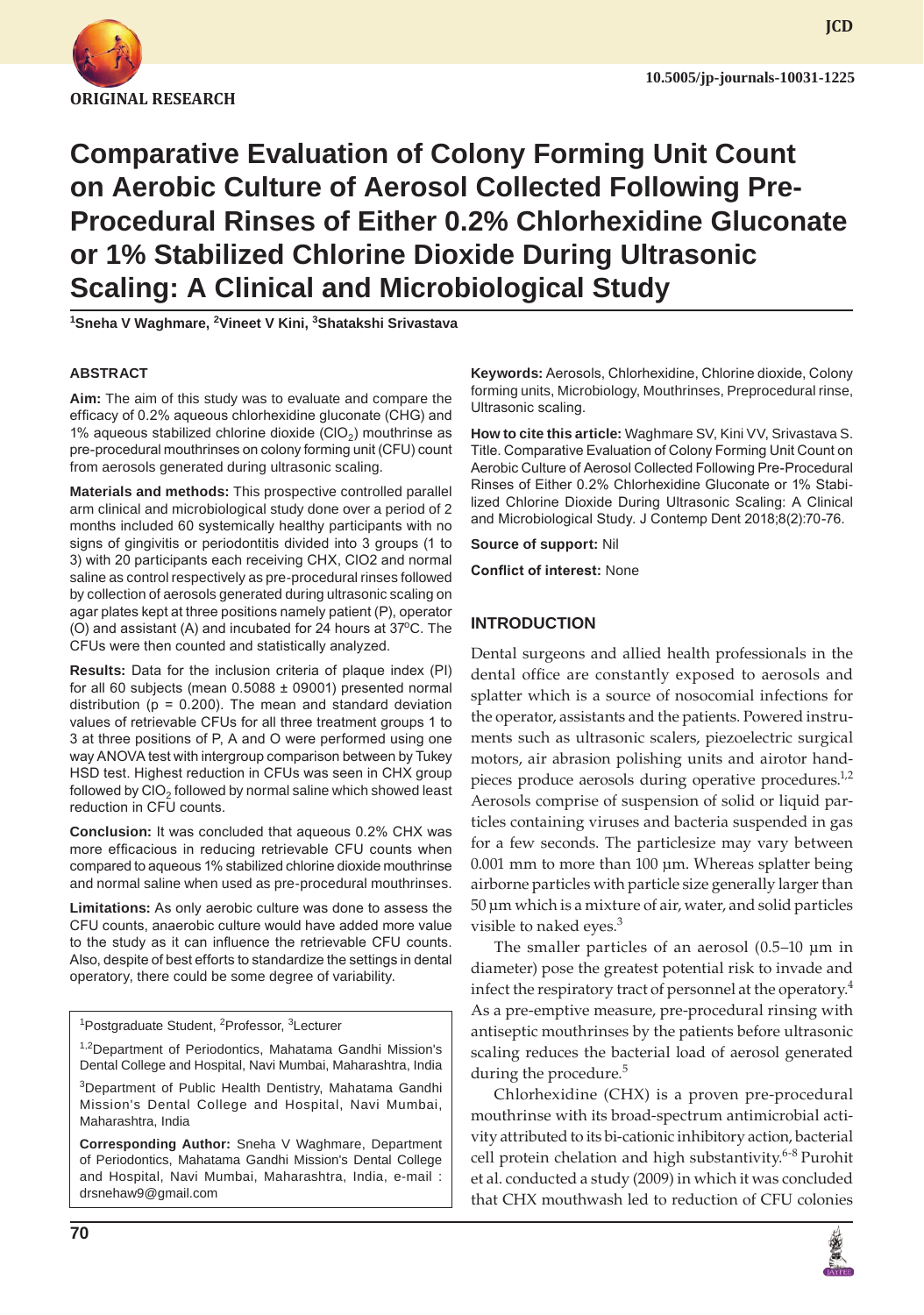by 94.1% when compared to plain water.<sup>9</sup> Whereas, 1% stabilized chlorine dioxide( $ClO<sub>2</sub>$ ) mouthrinse is a chemical agent with known antimicrobial properties attributed to its ability to cause oxidative damage to bacterial cell membranes by releasing nascent oxygen.<sup>3</sup> The oxidative consumption of critical biomolecules by  $ClO<sub>2</sub>$  is primarily responsible for its wide range of biocidal activity and can also act as a reactive oxidant toward many electrondonating biomolecules (e.g., methionine, pyruvate, urate, and endogenous thiols, such as cysteine). $^{10}$  It has been shown that chlorine dioxide is effective in reducing the viable bacterial count in aerosol samples collected from patients with a statistically significant reduction in CFU colonies attributed to the fact that sodium chlorite (stabilized chlorine dioxide) may act as a strong component to obliterate the microbiota via oxygenation and neutralization of toxins.<sup>11</sup> Both mouthrinses have been shown to have an antimicrobial effect against periodontopathic bacteria within the plaque biofilm.

The aim of this study was to evaluate and compare the efficacy of 0.2% aqueous chlorhexidine gluconate mouthrinse, and 1% aqueous stabilized chlorine dioxide mouthrinse as pre-procedural mouthrinses on the retrievable CFU count from aerosols generated during ultrasonic scaling in a controlled parallel arm clinical and microbiological study.

## **AIM AND OBJECTIVES**

The aim of this study was to evaluate and compare the efficacy of 0.2% aqueous chlorhexidine gluconate mouthrinse against 1% aqueous stabilized chlorine dioxide mouthrinse and control normal saline as pre-procedural mouthrinses on the retrievable colony forming unit (CFU) count collected on blood agar plates from aerosol generated during ultrasonic scaling following 24 hour incubation in a prospective controlled parallel arm clinical and microbiological study in a volunteer cohort.

The objective being to assess and compare the retrievable CFU count upon 24 hour aerobic incubation of aerosol collected on blood agar plates placed on 3 positions in relation to the patient (P), assistant (A) and operator (O) during full-mouth ultrasonic scaling over a time span of 30 minutes following pre-procedural rinsing of 1 minute duration with either 0.2% aqueous chlorhexidine gluconate mouthrinse (Group 1) or 1% aqueous stabilized chlorine dioxide mouthrinse (Group 2) or control normal saline (Group 3).

## **MATERIALS AND METHODS**

The study was carried out in accordance with 'The Code of Ethics of the World Medical Association' Declaration of Helsinki, 64th WMA General Assembly, Fortaleza, Brazil,

October 2013 for experiments involving humans and the protocol was approved by the Institutional Ethics Review Committee. A total of 60 volunteer subjects rendering informed consent by written document (24 males and 36 females) with age ranging between 20 to 28 years were selected for this study by convenience sampling meeting the inclusion criteria set for the study.

Inclusion criteria were:

- Subjects who were systemically healthy having 20 permanent teeth with intact periodontium.
- Subjects having Full mouth Plaque Index score <1
- • Subjects who did not have had any dental treatment performed for the past 3 months.

Exclusion criteria were:

- Subjects with plaque-induced gingivitis or periodontal disease.
- • Subjects who have been administered any antibiotics or analgesics in the past 3 to 6 months.
- Subjects who have received any surgical and nonsurgical periodontal therapy in past 1 month.
- • Subjects who had undergone any oral prophylaxis procedure within the past 3 months.
- Subjects having allergy to assigned mouth rinses.
- Pregnant and lactating mothers.
- • Tobacco and alcohol consumption in any form.

The study conducted was a prospective singleblinded controlled parallel arm clinical and microbiological study carried by a single operator. The subjects were randomly assigned by computer-generated randomization method to the three test groups comprising of 20 subjects each, i.e., Group 1 (assigned mouthrinse 0.2% aqueouschlorhexidine gluconate Hexidine® ICPA Healthcare Ltd.), Group 2 (assigned mouthrinse 1% aqueous stabilized chlorine dioxide Freshchlor®, Rowpar Group pharmaceuticals, Bengaluru, India) and control Group 3 (assigned mouthrinse of normal saline). Baseline parameters of full mouth plaque index scores  $(PI)^{12}$  for all subjects were recorded. All subjects were subjected to pre-procedural rinsing of 15 mL of the assigned undiluted mouthrinse for 1 minute prior to ultrasonic scaling performed over a period of 30 minutes during which aerosols generated were collected on sheep blood agar plates kept at three designated positions – operator (O), patient (P) and assistant (A) and were examined for retrievable CFU counts following aerobic incubation for 24 hours. The flowchart for the study is shown in Figure 1. A confined non-air conditioned dental operatory area measuring 10 feet by 10 feet and pre-fumigated by potassium permanganate 99% in (37–40% Formaldehyde) was used to conduct the study. Three sites at which sheep blood agar plates measuring  $10 \times 1$  cm in diameter placed for aerosol collection were determined for the chair position corresponding to that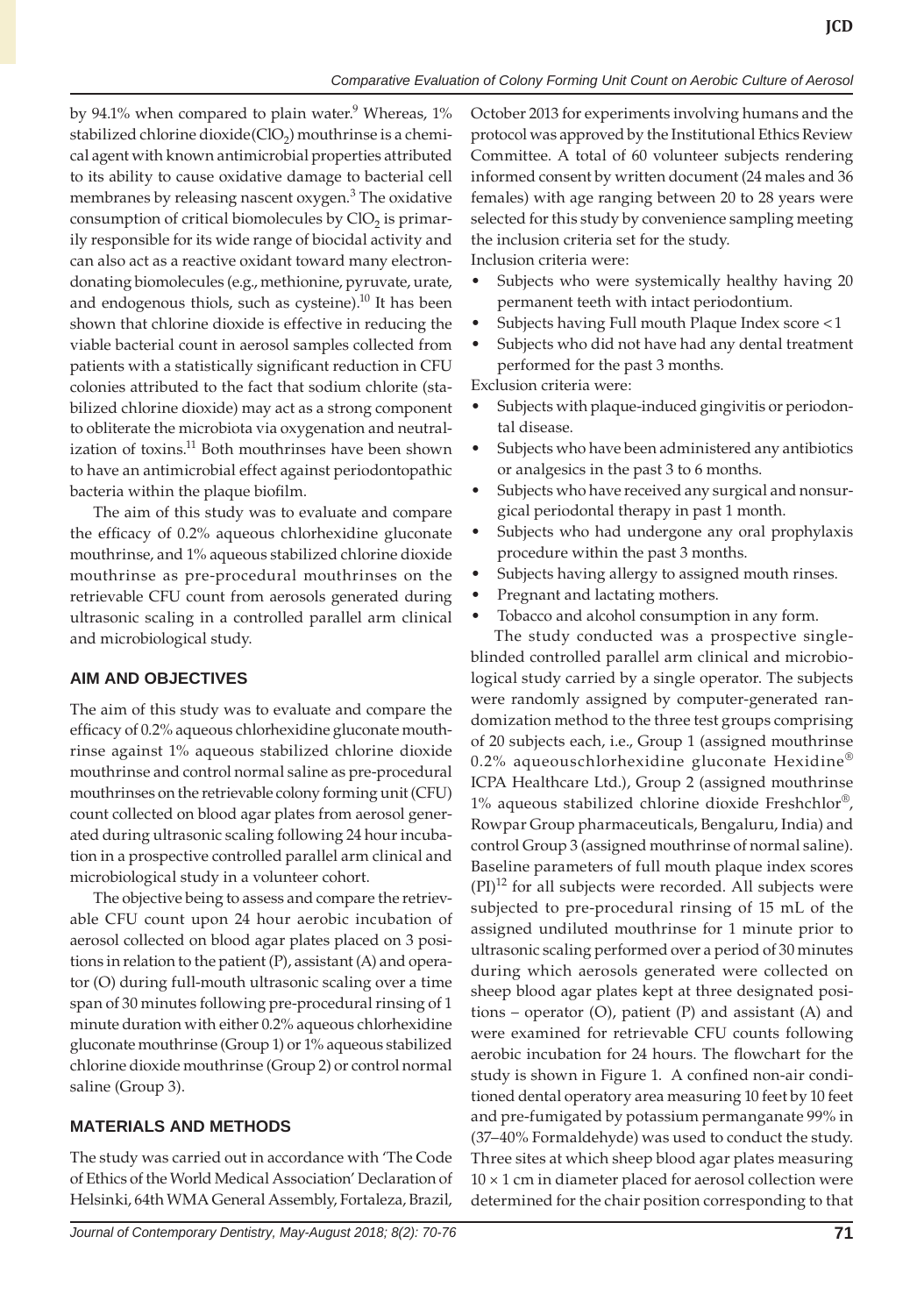

**Fig. 1:** Flowchart of the study

of a right-handed operator at the locations of position P (plate mounted on a board suspended with string around the neck of patient at 6 'o' clock position from patient's mouth placed on the thorax at a distance of 12 inches, position A (plate mounted on a board suspended by string around the neck of the assistant at 3 'o' clock position at the level of the patient's mouth at a distance of 12 inches and position O (plate mounted on a board suspended by string around the neck of the operator at 9 'o' clock position at the level of the patient's mouth at a distance of 12 inches as shown in Figure 2. Ultrasonic supragingival scaling for all of the study participants was carried out using a piezoelectric scaler unit (Satelec,



**Fig. 2:** The position of blood agar plates at three different locations, the chest area of patient (P), the assistant's position (A), the operator's position (O)

Acteon®, France) with a triangular tipno. F00247, a preset power settings and lavage setting of frequency (30 KHz) and water pressure (0.3 MPa) respectively. The evacuation was performed for all subjects using the same high volume saliva ejector during the scaling procedures. The aerosols were collected on the agar plates (Micro Master Labs Pvt Ltd, Thane, Maharashtra, India) for 30 minutes of the scaling procedure following which they were closed with a lid and placed upside down to prevent further contamination from moisture condensation within the lid.

The agar plates were then transported immediately for aerobic culture and stored in an Incubator at 37 ˚C for 24 hours (Fig. 3). After 24 hours incubation period, the cultured agar plates were manually counted using a colony counter by a blinded investigator for retrievable bacterial CFUs considering the entire surface of agar plate for evaluation.

## **Statistical Analysis**

Data were tabulated, and analysis was performed by the statistician using Statistical Package for the Social Sciences (SPSS) software version 16.0. Test for normal distribution of data was performed using the Kolmogorov Smirnov test. The data for the CFU counts for positions of P, A and O for Groups 1 to 3 were found to be parametric and compared by one way ANOVA and Tukey HSD testfor intergroup comparison between the Groups 1 to 3 with the mean difference between parameters significant at the p-value of 0.05.

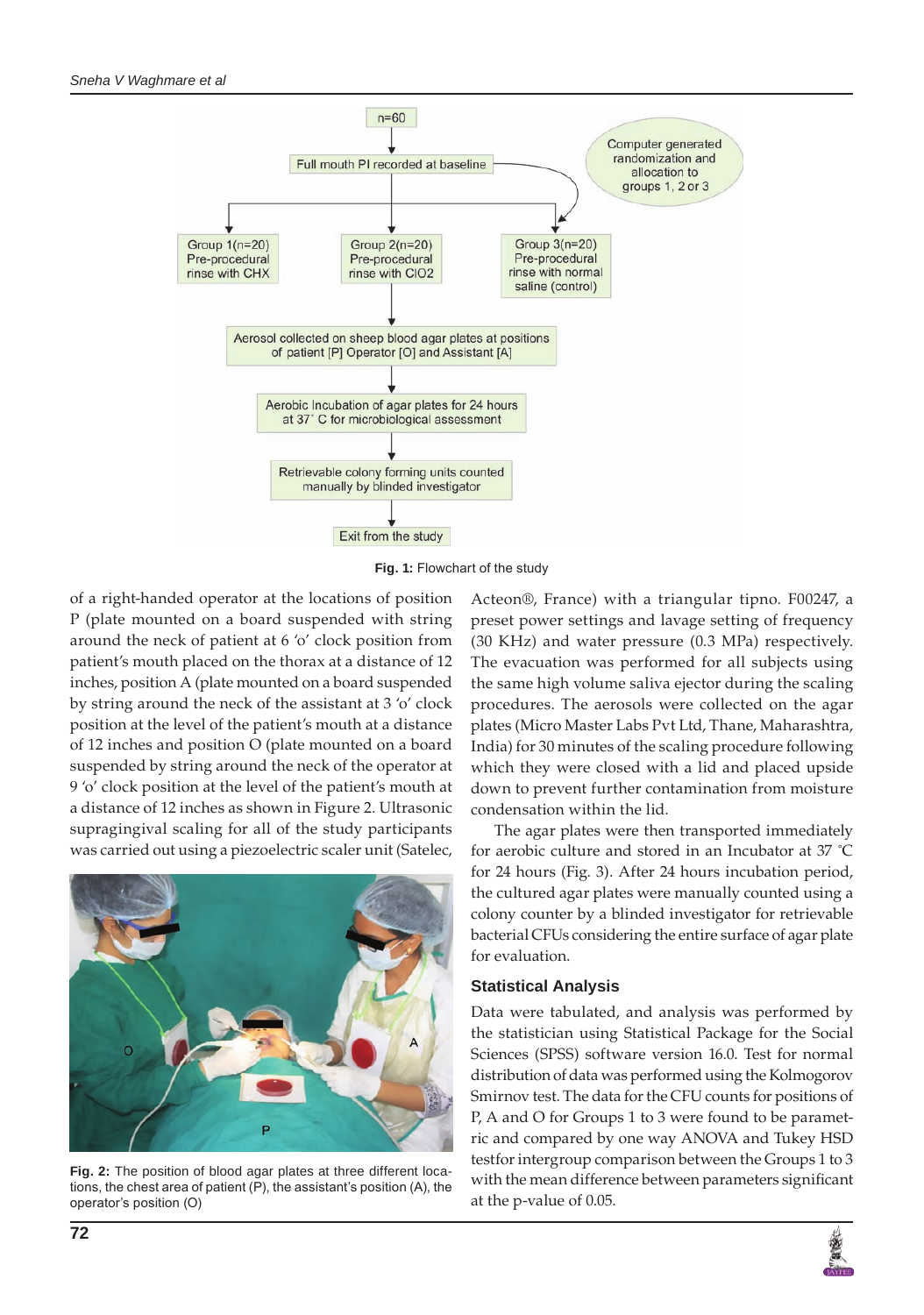

**Fig. 3:** Incubator which was used for incubation of blood agar plates for 24 hours.

# **RESULTS**

Kolmogorov–Smirnov and Shapiro–Wilk tests were used for determining the normality. The data of plaque index (PI) for all 60 subjects (mean  $0.5088 \pm 09001$ ) in all the three groups presented normal distribution (p-value = 0.200). The mean and standard deviation values of retrievable CFUs for all the three treatment Groups 1 to 3 at three different positions of P, A and O (Table 1) were performed by using one way ANOVA test (Table 2). Further, the intergroup comparison between P, O, A positions for all the three groups was performed by using-Tukey HSD test and summarized in Table 3. Comparison of mean postprocedural values of CFUs in group CHX versus  $ClO<sub>2</sub>$  versus 0.2% CHX and saline are illustrated in Table 3. Through the analysis, it was found that there was a significant difference in the retrievable CFU counts between all the three groups.

# **DISCUSSION**

Dental personnel is always at high risk of nosocomial infection from aerosols generated during operative

procedures such as scaling and restorative procedures. Legnani et al. and Bennett et al. showed that the use of ultrasonic scaling procedures resulted in peak concentrations of microbial aerosols in dental treatment rooms. It has been found from studies of Worrall et al. and Gupta et al.<sup>13</sup> that pre-procedural mouth-rinsing along with universal barrier protection and high power evacuation significantly reduces the infectious risk of aerosols.

**JCD**

The present study aimed to assess and compare the efficacy of preprocedural rinsing with 0.2% aqueous chlorhexidine gluconate or 1% aqueous stabilized Chlorine dioxide or control normal saline on the retrievable bacterial colony forming unit count following aerobic culture incubated for 24 hours counted on aerosols generated during a 30 minute duration scaling procedure performed using ultrasonic scaler in a clinical study within an healthy volunteer cohort.

Considering the inclusion criteria, the normal distribution of data for full mouth Plaque Index scores for all subjects meant that the plaque levels for all subjects were comparable at baseline and since the study settings were standardized, the retrievable CFU count from aerosol generated at positions P, A and O postintervention for all three Groups 1 to 3 would be directly attributed to the pre-procedural mouth-rinsing before the intervention.

CHX is a proven gold standard as a pre-procedural rinse in reducing bacterial aerosol contamination with the use of ultrasonic scaler as demonstrated by Sawhney et al. (2015). It has also been proven that CHX is efficacious in reducing bacterial CFUs due to its antimicrobial action at the point of generation and even the formation of aerosols. Similarly, enhanced efficacy of  $ClO<sub>2</sub>$  in reducing the CFUs could be attributed to the fact that it may act as a strong component in the obliteration of the microbiota via oxygenation and neutralization of toxins produced by the bacteria in the oral cavity. In vitro studies done by Wirthlin MR and Drake  $DR^{14,15}$  demonstrated stabilized-ClO<sub>2</sub> based oral rinse microbicidal activity againstvarious oral pathogens.

| Group          | Position | $(n = 20$ each) CFU count minimum | CFU count<br>maximum | Mean<br>CFU count | SD      |
|----------------|----------|-----------------------------------|----------------------|-------------------|---------|
|                | P        | 30                                | 48                   | 38.300            | 5.07937 |
|                | O        | 25                                | 42                   | 33.000            | 4.44854 |
|                | A        | 22                                | 35                   | 27.450            | 3.45612 |
|                | P        | 39                                | 56                   | 46.800            | 5.35675 |
| $\overline{2}$ | O        | 35                                | 50                   | 41.650            | 4.82619 |
|                | Α        | 25                                | 46                   | 34.450            | 5.29623 |
|                | P        | 83                                | 109                  | 93.850            | 7.56915 |
| 3              | O        | 80                                | 99                   | 89.200            | 6.45307 |
|                | Α        | 75                                | 91                   | 83.800            | 5.26758 |

**Table 1:** Retrievable CFU counts for positions P, O and A for Groups 1 to 3

Group 1 = 0.2% aqueous chlorhexidine gluconate; Group 2 = 1% stabilized chlorine dioxide. Group 3 = Control normal saline; SD = Standard deviation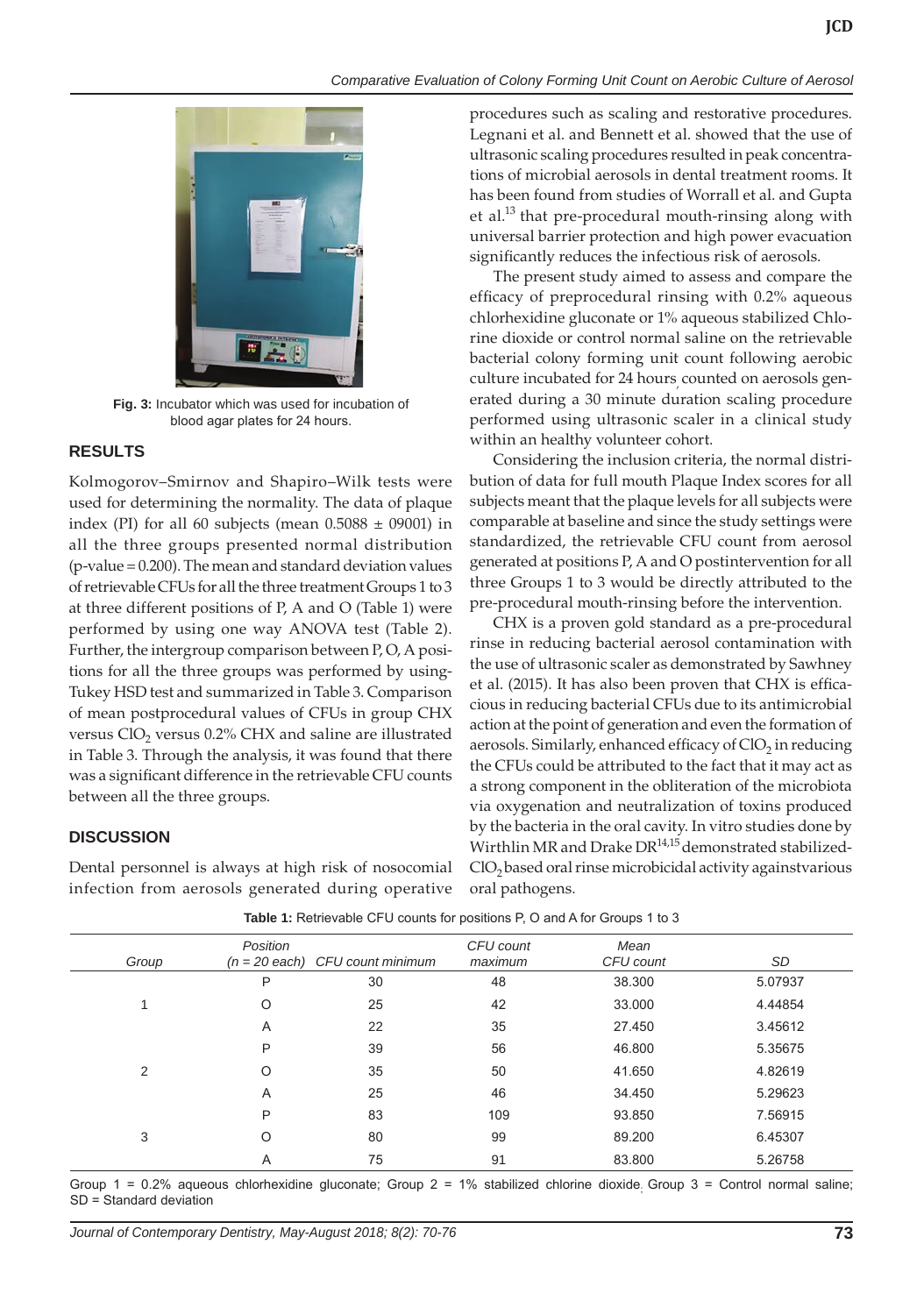The data for retrievable CFU count at three positions P, A and O (Table 1) were compared by using one way ANOVA (Table 2). It suggested that upon intergroup comparison there was difference in the retrievable CFU counts at position  $P (p < 0.01)$  between Group 1 to 3 and at Position A (p < 0.01) between Group 1 to and Position O (p <0.01) between Groups 1, 2 and 3. Following post hoc analysis performed using Tukey HSD test (Table 3) for intergroup comparison of the three groups were found to be significantly different from each other with CFU count being maximum in Group 3 (p < 0.01) followed by Group 2  $(p < 0.01)$  and least in Group 1 ( $p < 0.001$ ) for all patient, operator and assistant's positions respectively (Fig. 4).

Thus, the results of our study suggest that 0.2% CHX preprocedural rinse significantly reduces the CFUs at all

the three different positions which are also in agreement with the with data reported by Feres M et al.<sup>16</sup> and Muir et al.<sup>17</sup> Similarly, it was found that Chlorine dioxide was efficacious in reducing the CFUs in all three groups for three different locations which were in accordance with the results of study done by Wirthlin MR in 2006 and Rajiv Saini in 2015.

From the observations of this study we could infer that when used as a pre-procedural mouthrinse 0.2% aqueous chlorhexidine gluconate (Group 1) was more efficacious as compared to 1% aqueous stabilized chlorine dioxide mouthrinse (Group 2) and control group normal saline (Group 3) in reducing the retrievable CFU counts from aerosols at the positions in relation to the P, A and O with a p-value of <0.001 which is in agreement to the

| Table 2: One way ANOVA for intergroup comparison of CFU counts from positions P, O and A |  |  |
|------------------------------------------------------------------------------------------|--|--|
|------------------------------------------------------------------------------------------|--|--|

| CFU counts from position |                | Sum of squares | df | Mean square |         | p-value    |  |
|--------------------------|----------------|----------------|----|-------------|---------|------------|--|
| P                        | Between groups | 35811.7        |    | 17905.85    | 480.536 | $< 0.001*$ |  |
| O                        | Between groups | 36628.433      |    | 18314.217   | 648.492 | $< 0.001*$ |  |
| A                        | Between groups | 37731.633      |    | 18865.817   | 835.484 | $< 0.001*$ |  |

P = Patient's position; O = Operator's position; A = Assistant's position \*Statistical significance level

**Table 3:** Tukey HSD for intergroup comparison of CFU counts in Groups 1 to 3 for positions P, O and A

| CFU count   |                           |                | Mean difference |            |            | 95% confidence interval |                    |
|-------------|---------------------------|----------------|-----------------|------------|------------|-------------------------|--------------------|
| at position | (I) Group                 | (J) Group      | $(I-J)$         | Std. error | p-value    | Lower bound             | <b>Upper bound</b> |
| P           | 1                         | 2              | $-8.50000$      | 1.93034    | $< 0.001*$ | $-13.1452$              | $-3.8548$          |
|             |                           | 3              | $-55.55000$     | 1.93034    | $< 0.001*$ | $-60.1952$              | $-50.9048$         |
|             | $\overline{2}$            | 1              | 8.50000         | 1.93034    | $< 0.001*$ | 3.8548                  | 13.1452            |
|             |                           | 3              | $-47.05000$     | 1.93034    | $< 0.001*$ | $-51.6952$              | $-42.4048$         |
|             | $\ensuremath{\mathsf{3}}$ | 1              | 55.55000        | 1.93034    | $< 0.001*$ | 50.9048                 | 60.1952            |
|             |                           | 2              | 47.05000        | 1.93034    | $< 0.001*$ | 42.4048                 | 51.6952            |
| O           | 1                         | $\overline{2}$ | $-8.65000$      | 1.68051    | $< 0.001*$ | $-12.694$               | $-4.606$           |
|             |                           | 3              | $-56.20000$     | 1.68051    | $< 0.001*$ | $-60.244$               | $-52.156$          |
|             | $\overline{2}$            | 1              | 8.65000         | 1.68051    | $< 0.001*$ | 4.606                   | 12.694             |
|             |                           | 3              | $-47.55000$     | 1.68051    | $< 0.001*$ | $-51.594$               | $-43.506$          |
|             | $\ensuremath{\mathsf{3}}$ | 1              | 56.20000        | 1.68051    | $< 0.001*$ | 52.156                  | 60.244             |
|             |                           | 2              | 47.55000        | 1.68051    | $< 0.001*$ | 43.506                  | 51.594             |
| Α           | 1                         | 2              | $-7.00000$      | 1.50269    | $< 0.001*$ | $-10.6161$              | $-3.3839$          |
|             |                           | 3              | $-56.35000$     | 1.50269    | $< 0.001*$ | $-59.9661$              | $-52.7339$         |
|             | $\sqrt{2}$                | 1              | 7.00000         | 1.50269    | $< 0.001*$ | 3.3839                  | 10.6161            |
|             |                           | 3              | $-49.35000$     | 1.50269    | $< 0.001*$ | $-52.9661$              | $-45.7339$         |
|             | 3                         | 1              | 56.35000        | 1.50269    | $< 0.001*$ | 52.7339                 | 59.9661            |
|             |                           | 2              | 49.35000        | 1.50269    | $< 0.001*$ | 45.7339                 | 52.9661            |

Group 1 = 0.2% aqueous chlorhexidine gluconate; Group 2 = 1% stabilized chlorine dioxide. Group 3 = Control normal saline

P = Patient's position; O = Operator's position; A = Assistant's position.

\* = Statistical significance level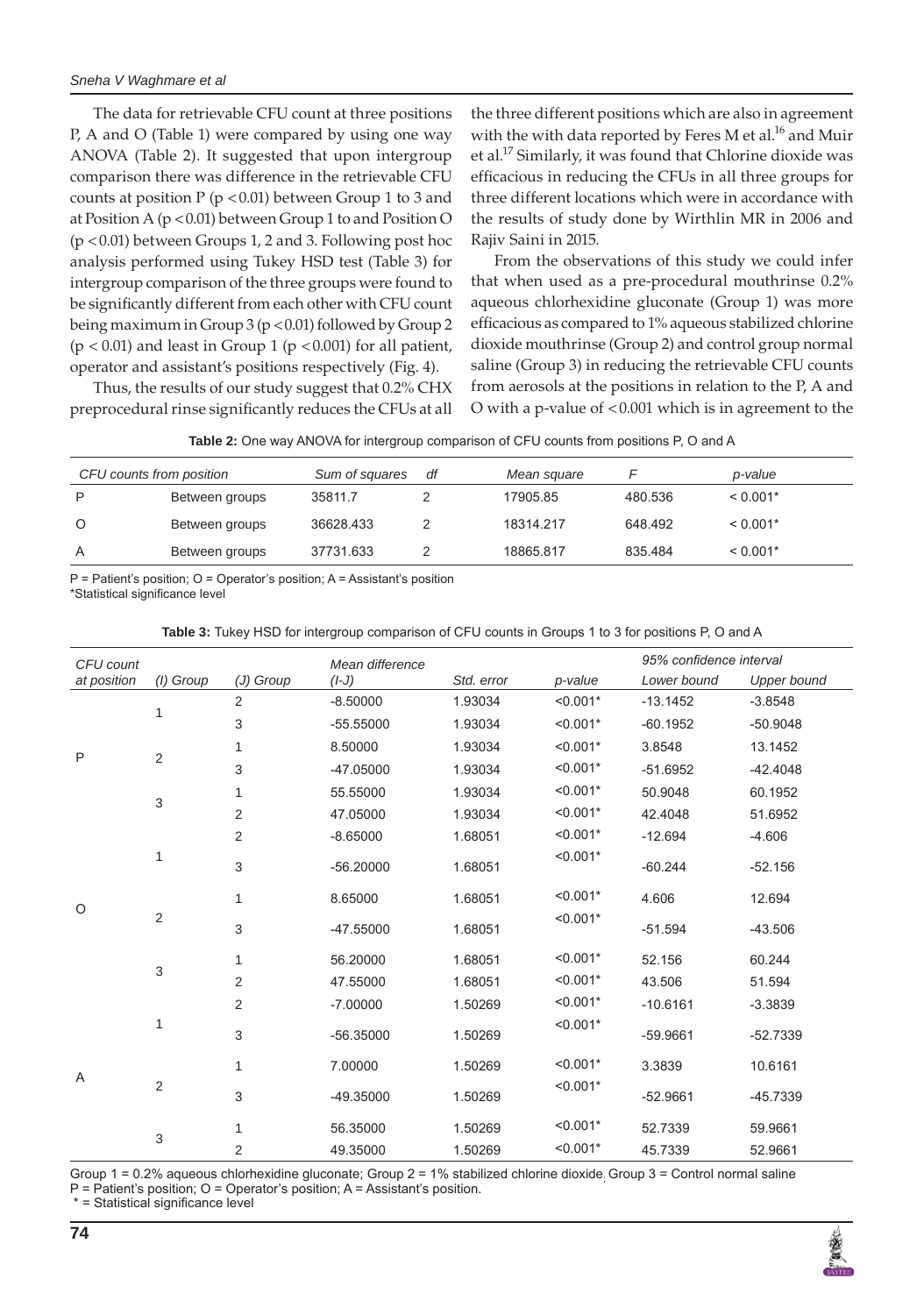*Comparative Evaluation of Colony Forming Unit Count on Aerobic Culture of Aerosol*



Colony- forming units obtained from participants for group 1 at positions P, A and O



Colony- forming units obtained from participants for group 2 at positions P, A and O



Colony- forming units obtained from participants for group 3 at positions P, A and O

**Fig. 4:** Retrievable CFU counts on agar plates in Group 1: 0.2% aqueous chlorhexidine gluconate; Group 2: 1% aqueous stabilized chlorine dioxide and Group 3: Normal saline at position P/A/O

findings of Saini et al.  $(2015)^{11}$  where chlorhexidine gluconate demonstrated the highest reduction in CFU count as compared to chlorine dioxide in a placebo-controlled clinical trial conducted in 120 patients.

However, it was also observed that when used as a preprocedural mouthrinse 1% aqueous stabilized chlorine dioxide mouthrinse (Group 2) was more effective as compared to the control group normal saline (Group 3) in reducing the retrievable CFU counts from aerosols at the positions in relation to P, A and O generated during ultrasonic scaling which was in agreement with study done by Saini (2015) conducted in 80 participants in a clinical interventional study, where chlorine dioxide showed a significant reduction in bacterial CFU counts when compared to sterile water<sup>18</sup> thus concluding that preprocedural mouthrinse using chlorine dioxide

significantly reduces the aerosols generated during oral prophylaxis procedures.

#### **CONCLUSION**

Within the limitations of the study, it may be permissible to conclude that aqueous 0.2% CHG was more efficacious in reducing retrievable CFU counts and thereby reducing infectious risk from aerosol generated during ultrasonic scaling as compared to aqueous 1% stabilized chlorine dioxide mouthrinse and normal saline when used as preprocedural mouthrinses.

#### **LIMITATIONS**

Anaerobic culture would have added more value to the study as it could influence the retrievable CFU counts. The operatory, if equipped with heating, air venting